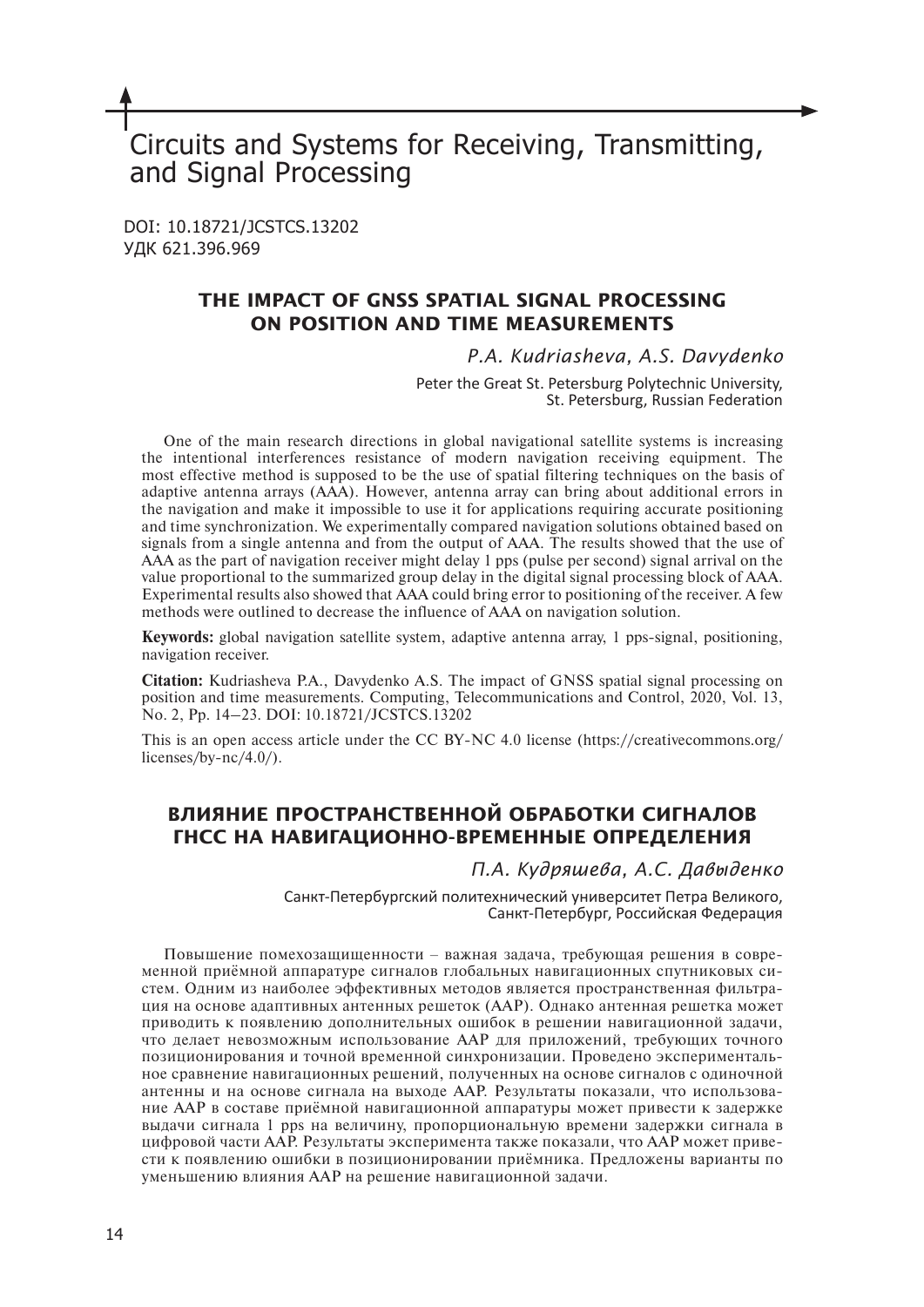**Ключевые слова:** глобальная навигационная спутниковая система, адаптивная антенная решетка, 1 pps-сигнал, местоположение, навигационный приёмник.

**Ссылка при цитировании:** Kudriasheva P.A., Davydenko A.S. The impact of GNSS spatial signal processing on position and time measurements // Computing, Telecommunications and Control. 2020. Vol. 13. No. 2. Pp. 14–23. DOI: 10.18721/JCSTCS.13202

Cтатья открытого доступа, распространяемая по лицензии CC BY-NC 4.0 (https://creativecommons.org/licenses/by-nc/4.0/).

#### **Introduction**

Nowadays global navigation satellite systems (GNSS) find a wide range of applications in various fields of science and technology. GNSS allows determining position and speed of objects with high accuracy, to determine angular orientation and provide time synchronization of GNSS consumer equipment.

The main vulnerability of GNSS is caused by GNSS equipment susceptibility to intentional interference (jamming signals). One of the main research directions in GNSS is increasing the intentional interferences resistance of GNSS consumer equipment.

Reliable operation of GNSS receivers in the presence of jamming signals can be maintained by interference filtration techniques (time-frequency, polarization, spatial filtration), but the most effective and universal one is supposed to be spatial filtration on adaptive antenna arrays [1‒5]. Spatial filtration technique is based on processing signals received on spaced antenna elements.

An adaptive antenna array (AAA) is a set of antenna elements whose channels gain can be controlled in amplitude and phase, that feature allows to shape desired radiation pattern of the AAA. To suppress interference, it is necessary to generate zeros of the radiation pattern at the interference arrival directions.

AAA research usually evaluates interference suppression performance and little attention is given to the impact of AAA on signals of interest, particularly on GNSS signals. In practice, the use of weighting processing, non-identical frequency characteristics of receiving channels, the use of antenna elements with non-identical radiation patterns can lead to the formation of additional amplitude-phase shift at the AAA output signal  $[6-8]$ , the shift can introduce additional error in the solution of the navigation problem. Due to this additional error, the range of AAA applications as a part of navigation equipment (that requires high-precision positioning and/or accurate timing synchronization) can be reduced.

In papers [8‒12] the influence of AAA on the operation of a GNSS receiver is shown by estimation of intermediate parameters of GNSS signal processing: pseudo-ranges and code or carrier phase biases. These papers do not describe how pseudo-ranges or phase biases could affect positioning or time synchronization pulse generating. In addition, the final result depends on the type of AAA algorithm used. In [13] the measured time delay is achieved in a few decimeters. In [14] after estimating the offset, the receiver offset errors could be compensated either in the navigation processor or in the tracking loop of the GNSS receiver. The simulation demonstrated centimeter-level bias correction accuracy.

The navigation solution can be produced on the basis of code or phase measurements  $[8-12]$ , but in this work, we pay attention to code measurements.

The purpose of this research is to identify the impact of AAA on the navigation solution by comparing the accuracy of the navigation solution with and without using AAA. As the measure of AAA impact on navigation solution we used the deviation of coordinates in rectangular coordinate system relative to reference point and average time delay of synchronizing 1 pps pulses using AAA instead of a single antenna element for measurements.

#### **Adaptive antenna array**

Interference filtration by AAA is based on the principle of spatial selectivity. The main characteristic of AAA is the radiation pattern (RP) – dependence of the AAA gain on signal arrival direction. In order to suppress interference, it is necessary to shape the RP's zeros in the direction of the interference arrival.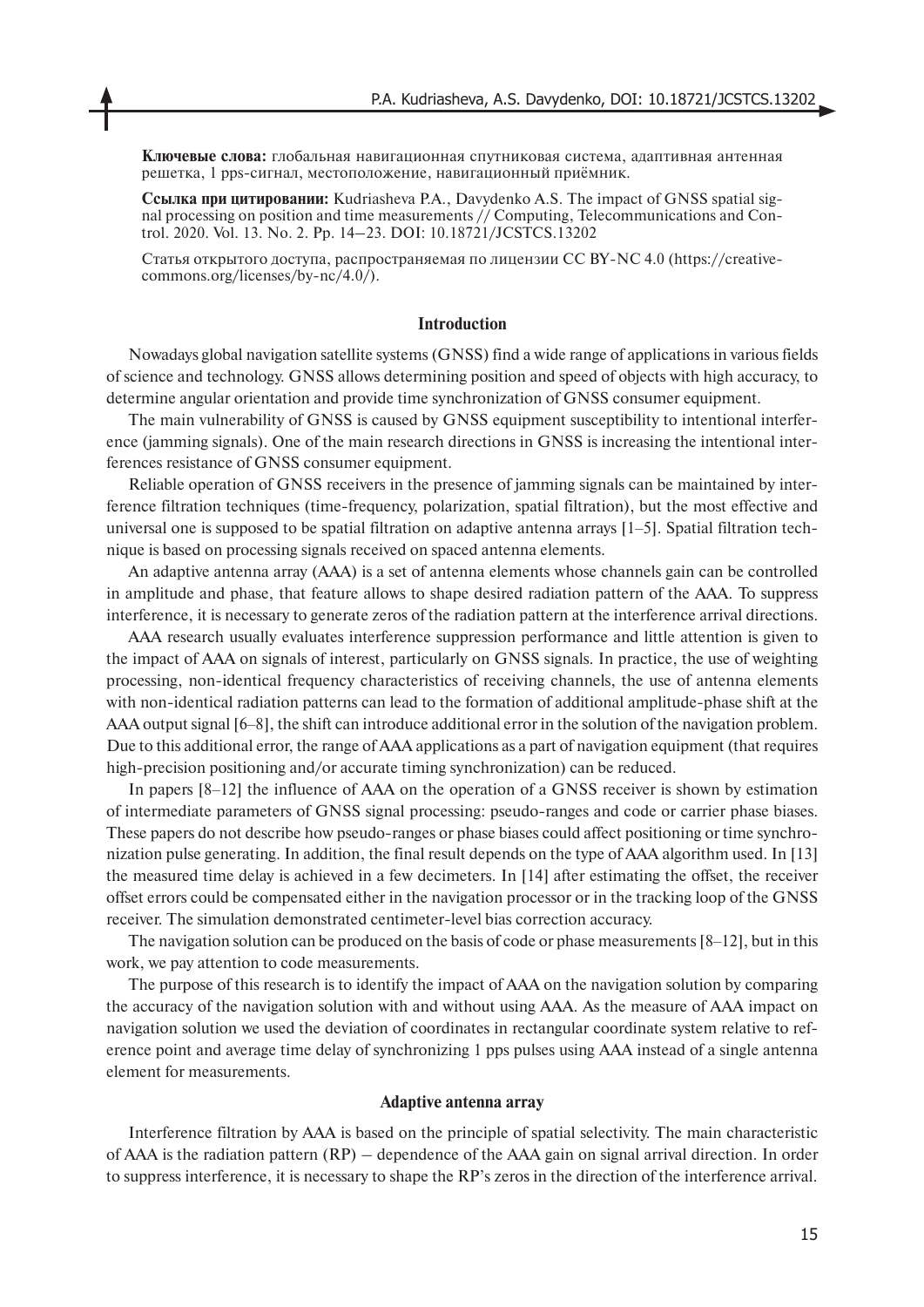Fig. 1 shows the structural diagram of AAA with *N* antenna elements. Interferences and signals of interest from satellites are received by antenna elements. Signals from each antenna element pass to the radionavigation receiving device, then analog-to-digital conversion (ADC) of the signals occurs, and the further processing is performed with digitized signals.

ADC-block forms  $X(k) = |x_1(k)x_2(k)...x_N(k)|$  samples of input signals for all AE, digitized input signals are further multiplied by complex-conjugated  $W = [w_1, w_2, ..., w_N]$  weight coefficients and the obtained products are summed up. The sample of AAA output signal for the *k*th moment of time is calculated as follows:  $X(k) = [x_1(k) x_2(k) ... x_N(k)]^T$  $W = [w_1, w_2, ..., w_N]$ 

$$
Y(k) = W^H X(k) = \sum_{n=1}^{N} w_n^* x_n(k),
$$

the superscript *H* denotes Hermitian transpose, asterisk \* denotes the complex conjugation.

Further, AAA weight coefficients are calculated on the basis of *X*(*k*) and *Y*(*k*) samples, AAA weights enable generating the AAA RP for interference suppression. There is a great variety of AAA algorithms based on following criteria: minimum mean square error, minimum output power, maximum SNR at the AAA output, etc. If navigation chips are used as GNSS consumer equipment, the AAA output signal is converted to analog form (DAC) (Fig. 1). The output signal of AAA is free of interference signals and used for calculation of navigation solution at the receiver.

#### **Experimental setup**

The purpose of the experiment is to determine AAA impact on navigation solution, evaluate the accuracy of the consumer's position and the accuracy of the moment 1 pps signal arrives from navigation receiver. The structural scheme used for measurements is shown in Fig. 2.

The list of the equipment:

navigation reception antenna L1 GPS/GLONASS Tallysman 33-7972-00-1500 (1 piece);

navigation receivers: u-blox LEA-M8T (2 pieces) (accuracy of positioning  $-2.5$  m, accuracy of 1 pps-signals delivery  $\leq$  20 ns);

a sample of a 4-element AAA for GNSS signals;

a two-channel device for recording moments of 1 pps signals arrival from navigation receivers;

PC with installed software for operation with navigation receivers and software to form1 pps-signals records.

A mixture of real satellite signals with AWGN is received on two antenna modules. A single antenna represents the first antenna module and the second is the sample of AAA. AAA is capable of operating in



Fig. 1. Structural diagram of AAA with *N* antenna elements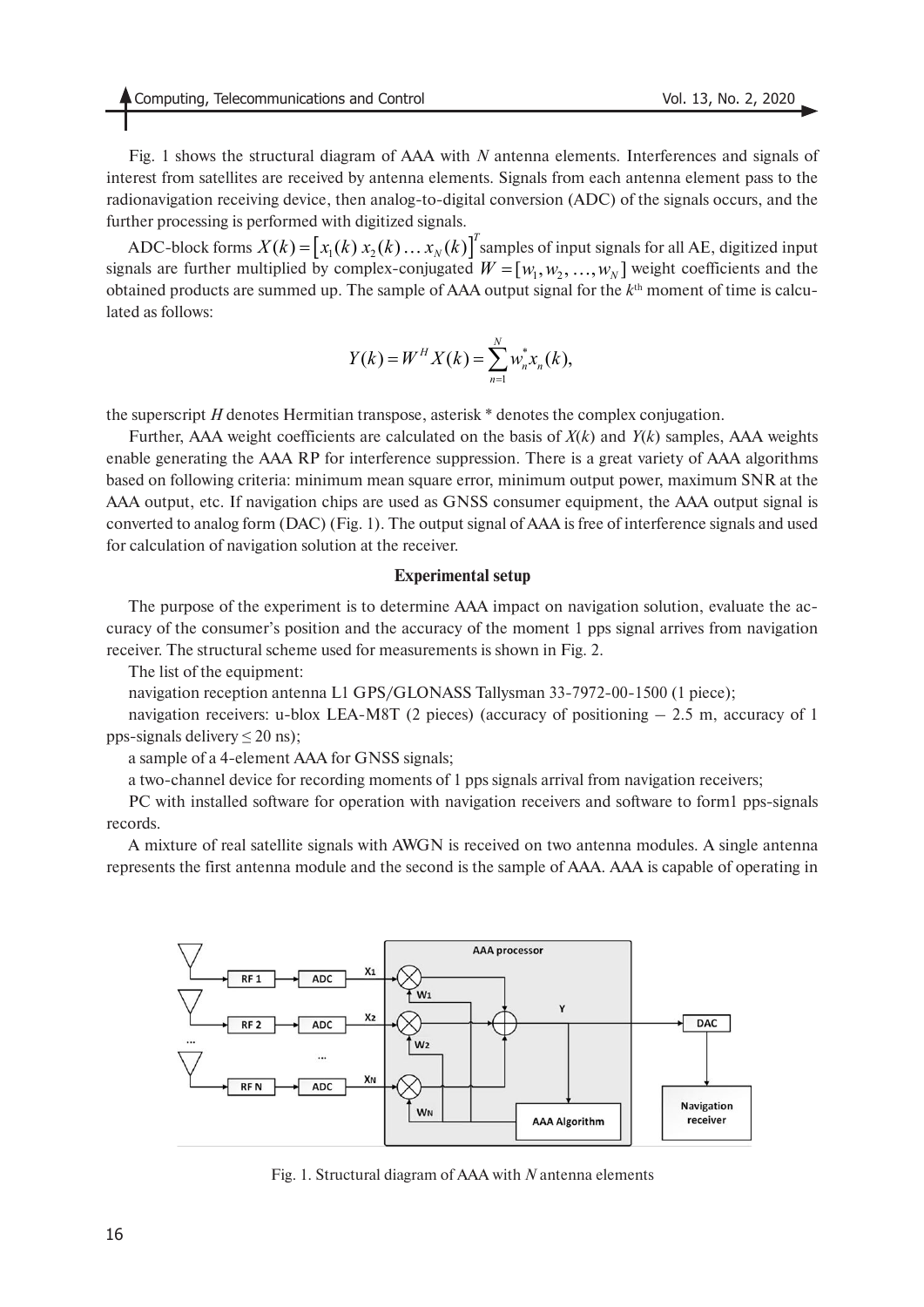

Fig. 2. Block diagram of the measuring equipment

the L1 frequency range of GNSS GPS and GLONASS. Signals from antenna modules are transmitted to inputs of corresponding navigation receivers, where the complete cycle of satellite signals processing is performed, as a result of which the solution of navigation task is evaluated, i.e. position and 1 pps-signal.

Both navigation receivers send NMEA messages to the PC via a serial port once per second and the PC writes them to a text file. Geographical coordinates (latitude, longitude, height) and their corresponding time are extracted from NMEA messages (GGA – Global positioning system fix data) and transformed into rectangular coordinates (*x*, *y*, *z*). Receivers also output a 1 pps signal at 1 Hz. The time of arrival of 1 pps signals is recorded by a two-channel 1 pps-recorder. The 1 pps-recorder contains a 240 MHz reference clock. There is also a counter incrementing every cycle of the reference clock. The second counter fixes moments of 1 pps arrival from a navigation receiver. The second counter increments after 1 pps tag is received and fixes the value until the next 1 pps tag is received. Obtained values of the second counter are recorded into a separate text file with a rate of 2 kHz. Recording is performed simultaneously via two channels from identical navigation receivers. As a result, two-channel record is formed containing arrival moments of the 1 pps signal samples relatively reference 240 MHz clock. Thus, the 1 pps edge is measured with 4 ns precision.

#### **Experimental results**

The purpose of the experiment is to compare navigation solution obtained based on signals received at a single antenna element; the measuring device is in the stationary state during measurements.

Comparison of delay of 1 pps signals with AAA relative to 1 pps signals from single antenna is carried out at generation of 1 pps signal on the basis of GPS satellites constellation. The experiment involves comparing the delay of 1 pps without an intentional interference and in the presence of one. However, in the presence of the interference, the navigational receiver is not able to get solution. Therefore, the following sets of records were made to make comparison of the operation navigation receivers with antenna and AAA possible in the presence of interference:

1. All receivers are configured to receive GPS signals. Records are made without intentional interference.

2. The receiver with the single antenna operates on GLONASS signals, the receiver with AAA operated on GPS signals. Records are made without intentional interference.

3. The receiver with the single antenna operates on GLONASS signals, the receiver with AAA operates on GPS signals. Records are made in the presence of 1 MHz wideband interference in the GPS signal band.

Each record set contains: records of NMEA messages from each navigation receiver; a two-channel record 1 pps signals from receivers. Measurements are made under conditions of direct reception of satellite signals during 20 minutes, the rate of navigation solution output  $-1$  Hz.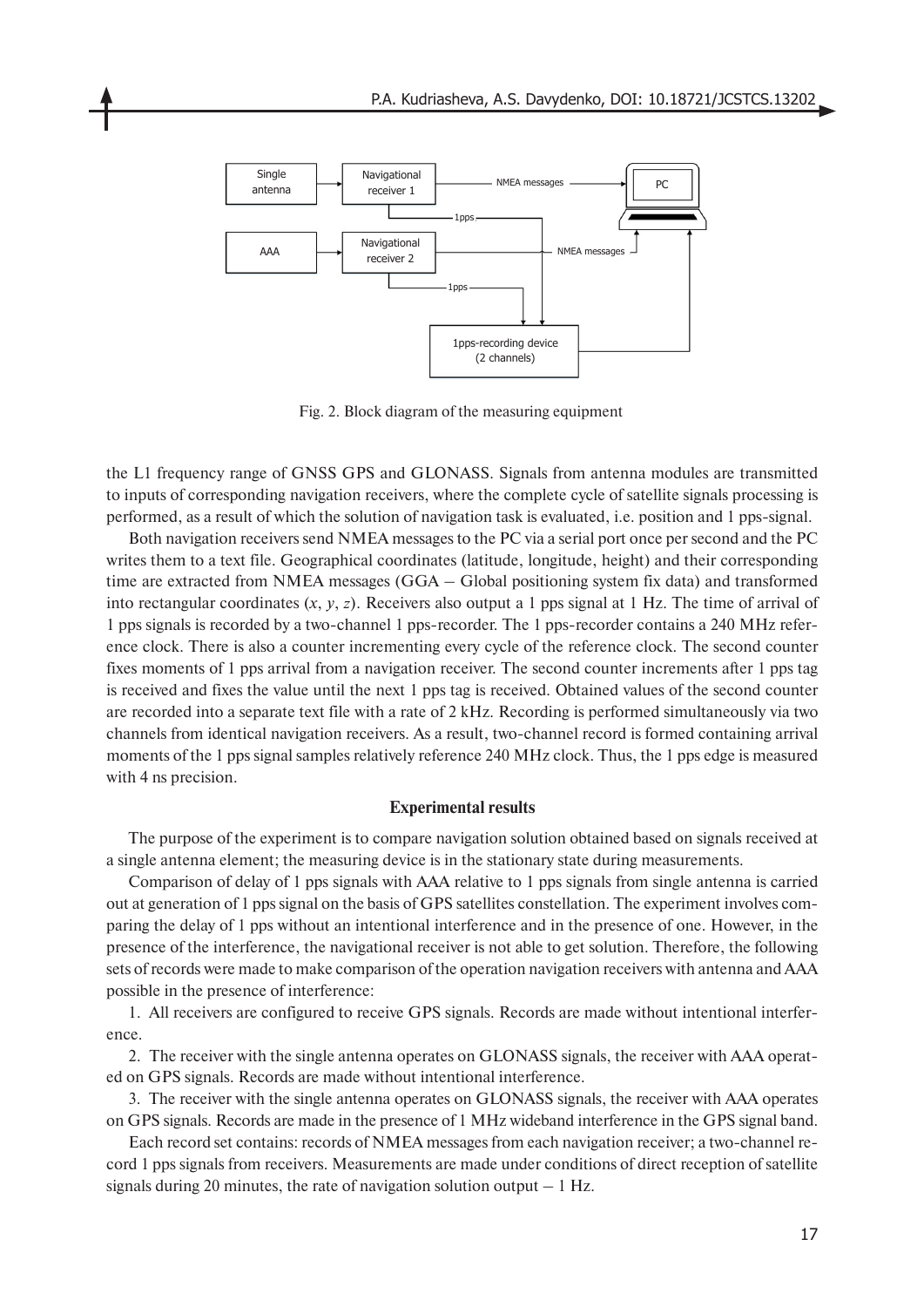All coordinates are measured relatively  $(X_{ref}, Y_{ref}, Z_{ref})$  – the reference point measured with centimeter-accuracy by the Trimble R7 GNSS Receiver. Based on the obtained records sets, we transformed the geodesic coordinates to rectangular and constructed histograms of rectangular coordinates  $(x, y, z)$ (Fig. 3–5). We also calculated sample mean and standard deviation of relative coordinates and tabulated the results (Table 1).



Fig. 3. Histograms of measured coordinates, both receivers operate on GPS, without interference



Fig. 4. Histograms of measured coordinates, receiver with single antenna operates on GLONASS, the other – on GPS, without interference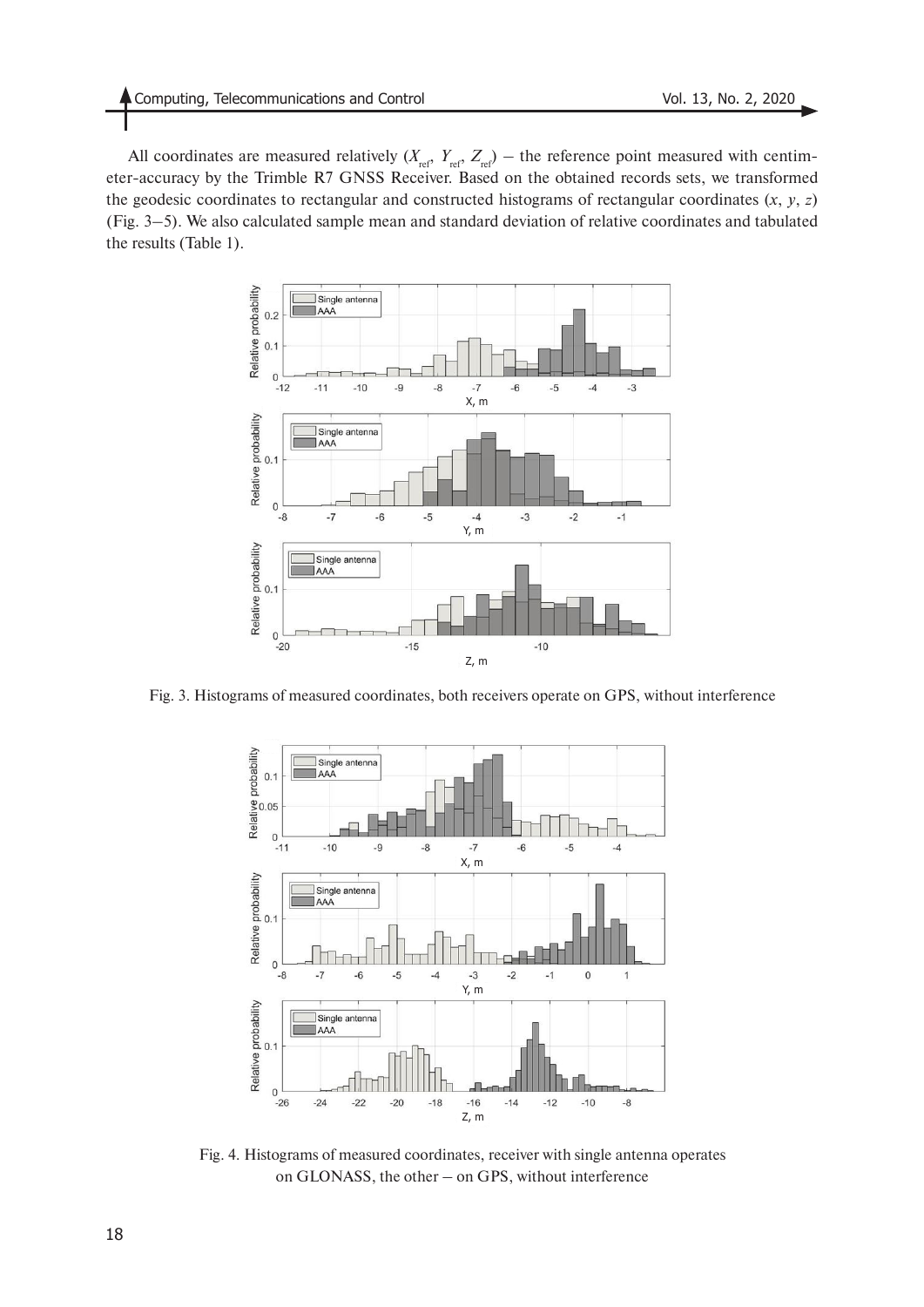

Fig. 5. Histograms of measured coordinates, receiver with single antenna operates on GLONASS, the other – on GPS, the presence of 1 MHz wideband interference for GPS

T a b l e 1

| No. of the<br>records set | Antenna<br>module<br>of receiver | Mean<br>$(X-X_{ref}),$ m | Mean<br>$(Y-Y_{ref}), m$ | Mean     | Std<br>$(Z-Z_{\text{ref}})$ , m $(X-X_{\text{ref}})$ , m | Std<br>$(Y-Y_{ref})$ , m | Std<br>$(Z-Z_{ref}), m$ |
|---------------------------|----------------------------------|--------------------------|--------------------------|----------|----------------------------------------------------------|--------------------------|-------------------------|
|                           | Single<br>antenna                | $-7.13$                  | $-4.38$                  | $-11.73$ | 1.59                                                     | 0.97                     | 2.63                    |
|                           | AAA                              | $-4.39$                  | $-3.34$                  | $-10.09$ | 0.79                                                     | 0.84                     | 1.88                    |
| 2                         | Single<br>antenna                | $-6.83$                  | $-4.44$                  | $-19.73$ | 1.46                                                     | 1.50                     | 1.42                    |
|                           | <b>AAA</b>                       | $-7.38$                  | $-0.01$                  | $-12.36$ | 0.88                                                     | 0.76                     | 1.62                    |
| 3                         | Single<br>antenna                | $-4.49$                  | $-4.87$                  | $-3.05$  | 2.15                                                     | 1.42                     | 4.00                    |
|                           | <b>AAA</b>                       | $-9.26$                  | $-3.56$                  | $-28.76$ | 2.34                                                     | 0.72                     | 4.83                    |

## **Sample mean and standard deviations of measured coordinates in relation to the reference point**

We have estimated the delay of the 1 pps signals introduced by the AAA in relation to 1 pps signals generated from the receiver with the single antenna on the basis of two-channel 1 pps signal records. Estimated delays are summarized at Table 2 and are equivalent to the time delay introduced by the AAA.

Using the data from Table 2, we can estimate the delay  $\Delta t$ <sub>GPS</sub> introduced by the AAA generating a 1 pps signal on GPS signals in the presence of interference based on the estimate of the 1 pps signal delay for the third set of records (during the third recording, a single antenna receiver generates a 1 pps signal via the constellation GLONASS):

$$
\delta\,{=}\,\Delta t_{{\scriptscriptstyle 1}}\,{-}\,\Delta t_{{\scriptscriptstyle 2}},
$$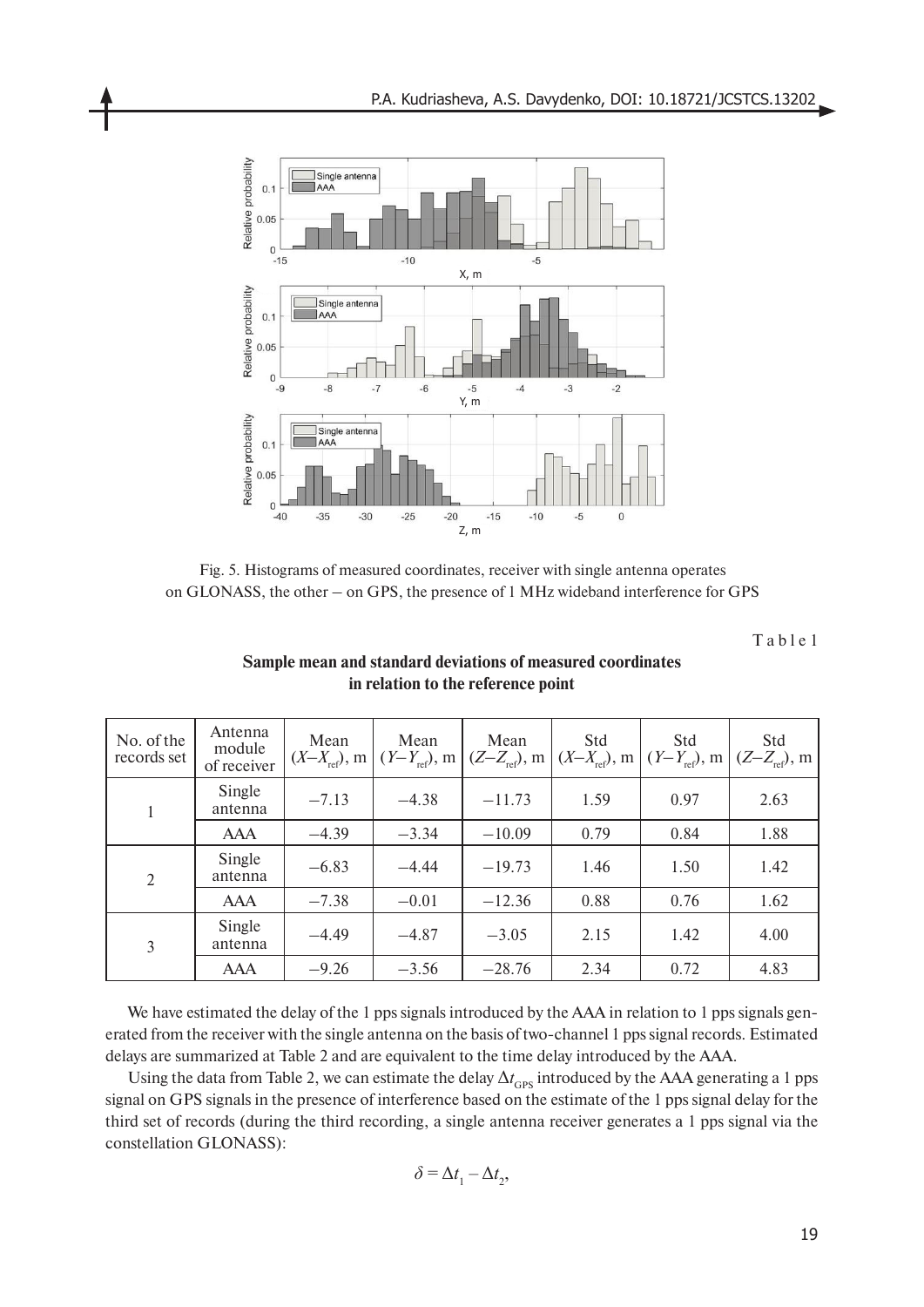$$
\Delta t_{\rm GPS} = \Delta t_3 + \delta,
$$

where  $\Delta t_{1,2,3}$  – estimates of 1 pps signal delay for the first, the second or the third set of records (from Table 2) determined for AAA; *δ* – difference of 1 pps signal delays caused by operation on different GNSS;  $\Delta t$ <sub>GPS</sub> – the estimate of the 1 pps delay introduced by AAA signal using GPS constellation in the presence of intended interference. Table 3 contains AAA estimated delays for 1 pps signal without and with the interference effect. Without interference, the AAA sample introduces a delay of 22.2 μs. In the presence of wideband interference, the 1 pps signal is delayed by 22.145 μs.

T a b l e 2

| Set of<br>records | Initial conditions                                                                                                                                                                                               | Histogram<br>with coordinates | Estimated<br>AAA delay, $\mu s$ |
|-------------------|------------------------------------------------------------------------------------------------------------------------------------------------------------------------------------------------------------------|-------------------------------|---------------------------------|
|                   | All receivers are configured to receive GPS signals.<br>Records are made without intentional interference                                                                                                        | Fig. $3$                      | 22.200                          |
|                   | The receiver with the single antenna operates on<br>GLONASS signals, the receiver with AAA operates on<br>GPS signals. Records are made without intentional<br>interference                                      | Fig. $3$                      | 22.157                          |
| 3                 | The receiver with the single antenna operates on<br>GLONASS signals, the receiver with AAA operates on<br>GPS signals. Records are made in the presence of 1 MHz<br>wideband interference in the GPS signal band | Fig. $3$                      | 22.102                          |

## **Estimated offset of the 1 pps signal when using AAA in relation to the 1 pps signal from a single antenna**

The delay introduced into the signal by AAA is supposed to be constant and can be attributed to the structure of analog and digital parts of AAA, i.e. signals received at AAA antenna elements are delayed within analog paths of RF-block. Fig. 6 shows a structure diagram of a digital signal processing block for one of the AAA channels. The main contribution to the delay of AAA signals (Table 3) is made by the group delays of digital filters used for signal resampling (down- and upsampling) and filters for correction of phase frequency characteristics of AAA receiving channels; the delay can also be formed by the AAA algorithm (the use of spatial-time processing additionally requires delay taps in each AAA channel).

T a b l e 3

## **Comparison of 1 pps delay for AAA using GPS constellation**

|                             | Estimated AAA delay for GPS constellation, $\mu$ s |  |  |
|-----------------------------|----------------------------------------------------|--|--|
| no interference             | 22.200                                             |  |  |
| 1 MHz wideband interference | 22 145                                             |  |  |

## **Conclusion**

By comparing the accuracy of the evaluated navigation solution without and with the use of AAA, we found that the AAA sample delays the output of the 1 pps signal by 22.2 μs in relation to the 1 pps signal from a single antenna element.

The results of coordinate measurements (Table 1) show that without interference the sample mean and standard deviation of the measured coordinates with the single antenna and the AAA slightly differ from each other. In the presence of wideband interference (record set 3), the standard deviation of the vertical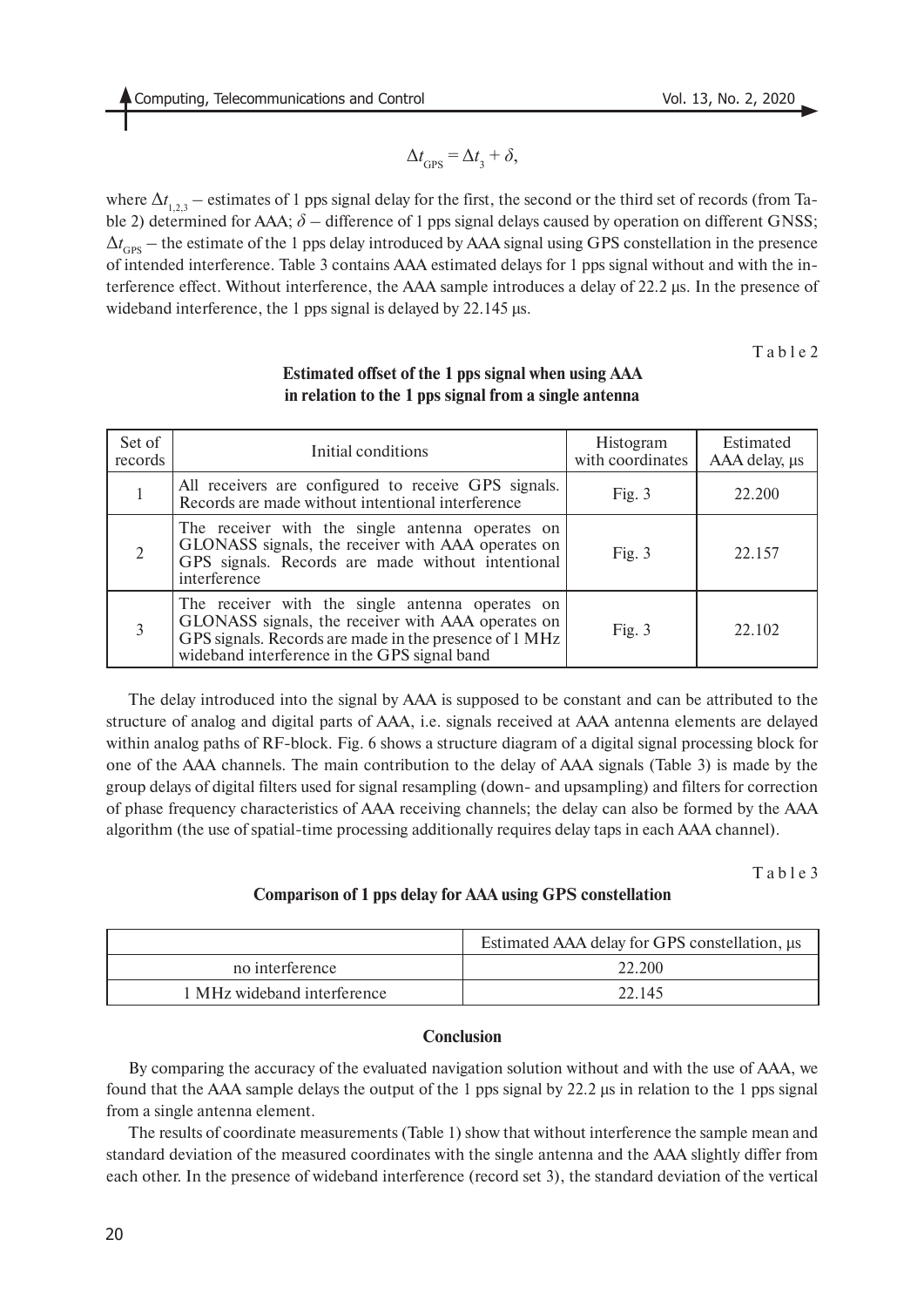

Fig. 6. Structure diagram of a digital signal processing block for one of the AAA channels

coordinate component  $std(Z - Z_{\text{on}})$  increases by a factor of 2 compared with measurements without the interference. Sample mean coordinate *mean*( $Z - Z_{on}$ ) with the single antenna is  $-3.05$  m, and *mean*( $Z -Z_{\text{on}}$ ) with AAA is  $-$  28.76 m. In case of interference effect, the use of AAA made the displacement of the measured *Z* coordinate, at the same time  $std(Z - Z_{on})$  with single antenna and with AAA did not differ.

The results showed that the use of AAA as a part of GNSS receiving equipment made an impact on the navigation solution. The AAA influence on the time component can be compensated by the configuration of navigation receiver, the output 1 pps signal delays according to the measured delay value from Table 3. Influence of AAA on navigation parameters, such as, coordinates and speed, can be reduced only by reduction of AAA group delay or by taking into account AAA characteristics for navigation solution calculation.

#### **REFERENCES**

1. **Tyapkin V.N., Garin Ye.N.** *Metody opredeleniya navigatsionnykh parametrov podvizhnykh sredstv s ispolzovaniyem sputnikovoy radionavigatsionnoy sistemy GLONASS* [*Methods of determining navigation parameters of mobile means using the GLONASS satellite radio navigation system*]. Krasnoyarsk: Sibirskiy Federalnyy Universitet Publ., 2012. (rus)

2. **Perova A.I., Kharisova V.N. eds.** *GLONASS. Printsipy postroyeniya i funktsionirovaniya* [*GLONASS. Principles of construction and functioning*]. Moscow: Radiotekhnika Publ., 2010. (rus)

3. **Nemov A.V.** *Tsifrovyye antennyye reshetki: novoye kachestvo sputnikovykh radionavigatsionnykh sistem*  [*Digital antenna arrays: new quality of radionavigation satellite systems*]. St. Petersburg: SPbGETU "LETI" Publ., 2014. 159 p. (rus)

4. **Yaskin Yu.S., Kharisov V.N., Yefimenko V.S., Boyko S.N., Bystrakov S.G., Pastukhov A.V., Savelyev S.A.** Kharakteristiki podavleniya pomekh v pervom obraztse pomekhoustoychivoy apparatury potrebiteley SRNS GLONASS/GPS s adaptivnoy antennoy reshetkoy [Characteristics of interference suppression by the first sample of the noise immunity equipment of GNSS GLONASS/GPS with an adaptive antenna lattice]. *Radiotekhnika*, 2010, No. 7, Pp. 127–136. (rus)

5. **Kharisov V.N., Yefimenko V.S., Oganesyan A.A., Pastukhov A.V., Pavlov V.S., Golovin P.M., Medvedev P.V.** Otsenka kharakteristik podavleniya pomekh priyemnikam GNSS s antennymi reshetkami v realnykh usloviyakh [Estimation of interference suppression capabilities GNSS receivers with antenna arrays in real conditions]. *Radiotekhnika*, 2013, No. 7, Pp. 132–136. (rus)

6. **Tyapkin V.N., Fateyev Yu.L., Sharfunova T.G., Kurnosov A.S., Shtro P.V.** Eksperimentalnyye issledovaniya pogreshnosti izmereniya psevdodalnostey v apparature potrebiteley navigatsionnoy informatsii s fazirovannoy antennoy reshetkoy [Experimental studies of error of measurement of pseudorange in equipment of users of navigation information with phased antenna array]. *Vestnik SibGAU*, 2013, No. 3, Pp. 143−148. (rus)

7. **Sharfunova T.G., Tyapkin V.N., Dmitriyev D.D.** Tochnost izmereniya navigatsionnykh parametrov v navigatsionnoy apparature potrebitelya sputnikovoy radionavigatsionnoy sistemy GLONASS, osnashchennoy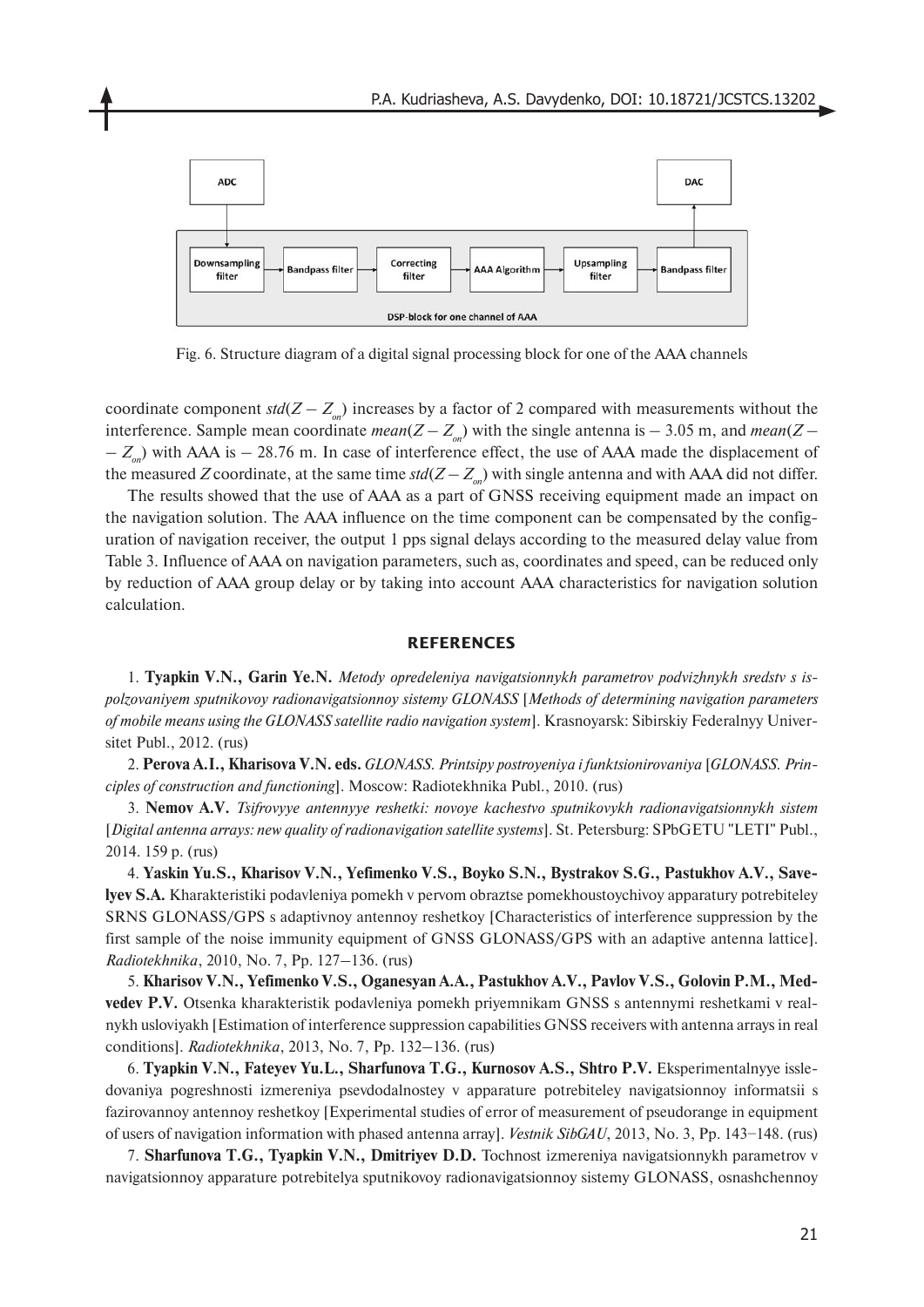antennoy reshetkoy [Accuracy of measurement of navigation parameters in navigation equipment of the consumer of the GLONASS satellite radio navigation system equipped with antenna array]. *Radiotekhnika*, 2013, No. 6, Pp. 22−25. (rus)

8. **Lu Z., Chen F., Xie Y., Sun Y., Cai H.** High precision pseudo-range measurement in GNSS anti-jamming antenna array processing. *Electronics*, 2020, No. 9.

9. **Vagle Niranjana, et al.** Analysis of multi-antenna GNSS receiver performance under jamming attacks. *Sensors,* Basel, Switzerland, 2016, Vol. 16(11), P. 1937. DOI: https://doi.org/10.3390/s16111937

10. **Cao L., An X., Hong G., Guo B.** Analysis of measurement biases induced by adaptive antenna arrays for GNSS receivers. Proceedings of the 12<sup>th</sup> International Conference on Natural Computation, Fuzzy Systems and *Knowledge Discovery*, 2016, Pp. 1863−1867.

11. **Vagle N., Broumandan A., Jafarnia A., Lachapelle G.** Characterization of GNSS measurement distortions due to antenna array processing in the presence of interference signals. *2014 Ubiquitous Positioning Indoor Navigation and Location Based Service (UPINLBS)*, Corpus Christ, TX, 2014, Pp. 71−80.

12. **McGraw G.A., McDowell C., Kelly J.M.** GPS anti-jam antenna system measurement error characterization and compensation. *Proceedings of the 19<sup>th</sup> International Technical Meeting of the Satellite Division of the Institute of Navigation (ION GNSS 2006)*, Fort Worth, TX, Sept. 2006, Pp. 705−714.

13. **Kihoon Lee, Junpyo Park, Jiyun Ltt.** Effects on the positioning accuracy of a GPS receiver with array antenna and time delay compensation for precise anti-jamming. *Transactions of the Japan Society for Aeronautical and Space Sciences*, 2018, Vol. 61, Issue 4, Pp. 171−178.

14. **O'Brien A.J., Gupta I.J.** Mitigation of adaptive antenna induced bias errors in GNSS receivers. *IEEE Transactions on Aerospace and Electronic Systems*, 2011, Vol. 47, No. 1, Pp. 524−538.

*Received 11.03.2020.*

#### **СПИСОК ЛИТЕРАТУРЫ**

1. **Тяпкин В.Н., Гарин Е.Н.** Методы определения навигационных параметров подвижных средств с использованием спутниковой радионавигационной системы ГЛОНАСС: Монография. Красноярск: Сибирский федеральный университет, 2012.

2. ГЛОНАСС. Принципы построения и функционирования / Под ред. А.И. Перова, В.Н. Харисова. Изд. 4-е, перераб. и доп. М.: Радиотехника, 2010.

3. **Немов А.В.** Цифровые антенные решетки: новое качество спутниковых радионавигационных систем: Монография. СПб.: Изд-во СПбГЭТУ "ЛЭТИ", 2014. 159 с.

4. **Яскин Ю.С., Харисов В.Н., Ефименко В.С., Бойко С.Н., Быстраков С.Г., Пастухов А.В., Савельев С.А.** Характеристики подавления помех в первом образце помехоустойчивой аппаратуры потребителей СРНС ГЛОНАСС/GPS с адаптивной антенной решёткой // Радиотехника (Журнал в журнале). 2010. № 7. С. 127–136.

5. **Харисов В.Н., Ефименко В.С., Оганесян А.А., Пастухов А.В., Павлов В.С., Головин П.М., Медведев П.В.** Оценка характеристик подавления помех приемникам ГНСС с антенными решетками в реальных условиях // Радиотехника. 2013. № 7. С. 132−136.

6. **Тяпкин В.Н., Фатеев Ю.Л., Шарфунова Т.Г., Курносов А.С., Штро П.В.** Экспериментальные исследования погрешности измерения псевдодальностей в аппаратуре потребителей навигационной информации с фазированной антенной решеткой // Вестник СибГАУ. 2013. № 3. С. 143−148.

7. **Шарфунова Т.Г., Тяпкин В.Н., Дмитриев Д.Д.** Точность измерения навигационных параметров в навигационной аппаратуре потребителя спутниковой радионавигационной системы ГЛОНАСС, оснащенной антенной решеткой // Радиотехника. 2013. № 6. С. 22−25.

8. **Lu Z., Chen F., Xie Y., Sun Y., Cai H.** High precision pseudo-range measurement in GNSS anti-jamming antenna array processing // Electronics. 2020. No. 9.